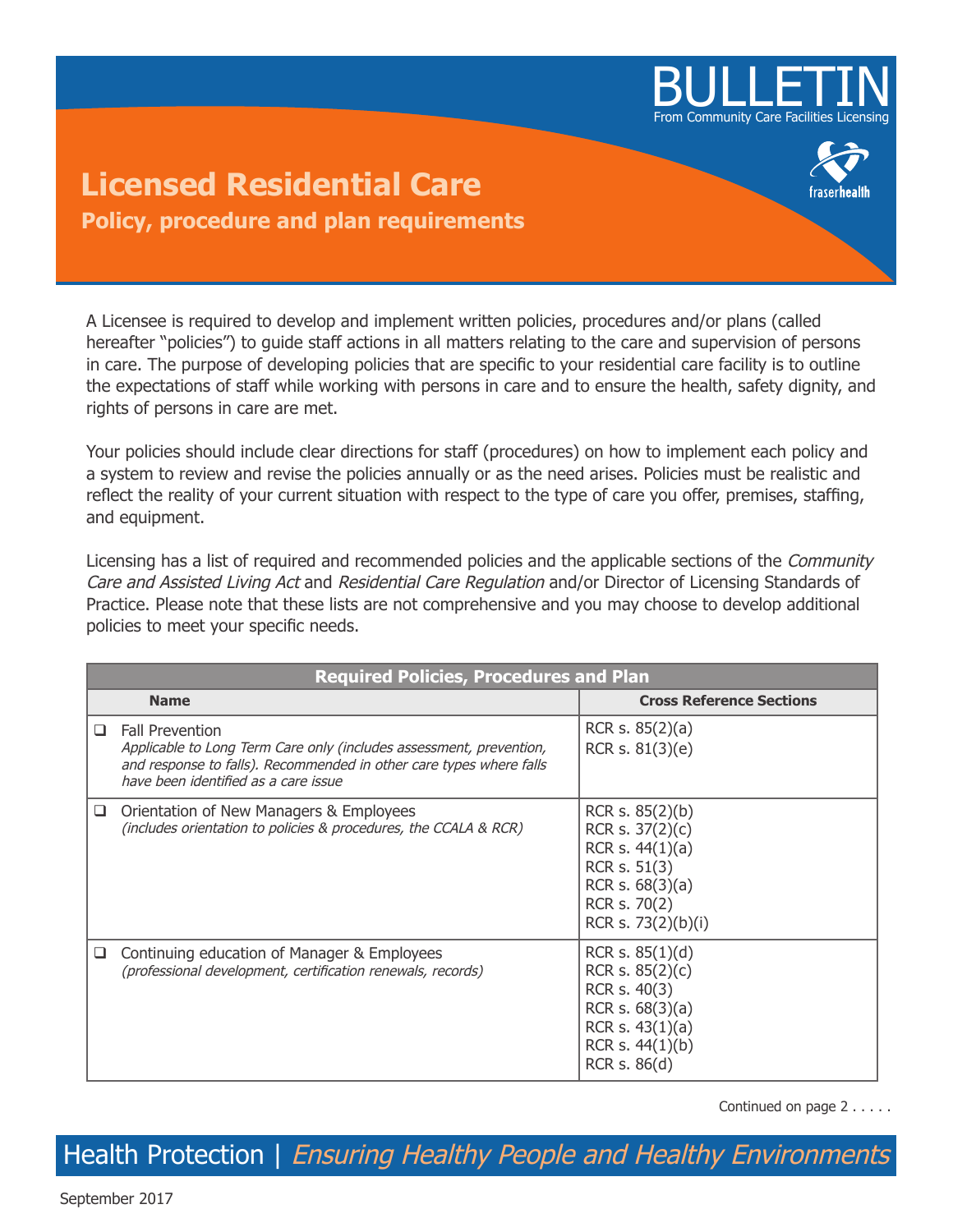

| <b>Required Policies, Procedures and Plan</b> |                                                                                                                                                                                                                                       |                                                                                                                                                     |  |  |
|-----------------------------------------------|---------------------------------------------------------------------------------------------------------------------------------------------------------------------------------------------------------------------------------------|-----------------------------------------------------------------------------------------------------------------------------------------------------|--|--|
|                                               | <b>Name</b>                                                                                                                                                                                                                           | <b>Cross Reference Sections</b>                                                                                                                     |  |  |
|                                               | □ Concern, Complaint and Dispute Process<br>(for persons in care, parents or representatives & contact persons;<br>includes documentation and response)                                                                               | RCR s. 85(2)(d)<br>RCR s. $48(1)(b)(c)$<br><b>RCR s. 60</b><br>RCR s. 89(1)                                                                         |  |  |
|                                               | $\Box$ Access to persons in care<br>(by other than employees of the facility)                                                                                                                                                         | RCR s. 85(2)(e)<br><b>RCR s. 57</b>                                                                                                                 |  |  |
| ⊔                                             | Release of a Child/Youth & Vulnerable Adults<br>(includes who is and is not authorized and circumstances of release)                                                                                                                  | RCR s. $85(2)(f)$<br><b>RCR s. 58</b>                                                                                                               |  |  |
|                                               | □ Nutrition Monitoring<br>(weights, audits, care plans, etc.)                                                                                                                                                                         | RCR s. 85(2)(g)<br>RCR s. 62-67<br><b>RCR s. 83</b>                                                                                                 |  |  |
| ⊔                                             | <b>Medication System</b><br>(includes policies & procedures, storage, handling, administration,<br>documentation, self-medication, monitoring, etc.)                                                                                  | RCR s. 85(3)<br>RCR s. 85(2)(h)<br>RCR s. 68-72                                                                                                     |  |  |
| u.                                            | Restraints: Use of restraints in an Emergency<br>(includes when appropriate; written authorization, limitations)                                                                                                                      | RCR s. 85(2)(i)<br>RCR s. 73-75                                                                                                                     |  |  |
|                                               | Reportable Incident Response<br>(includes types of incidents listed in Schedule D)                                                                                                                                                    | <b>RCR Schedule D</b><br>RCR s. 85(2)(j)<br>RCR s. 76(2)<br><b>RCR s. 77</b><br><b>RCR s. 88</b>                                                    |  |  |
| $\Box$                                        | Missing/Wandering<br>(admission assessment, care planning and response)                                                                                                                                                               | RCR s. 85(2)(k)<br>RCR s. 49(3)<br>RCR s. 56(3)<br>RCR s. 81(3)(f)                                                                                  |  |  |
| ❏                                             | Documentation/Record Keeping: Appropriate Manner and<br>Schedule for Record Keeping<br>(Currency, availability, length of time to be kept, confidentiality)                                                                           | RCR s. 85(2)(l)<br>RCR s. 85.1(2)<br>RCR s. 86-93                                                                                                   |  |  |
| ❏                                             | Repayment Agreement<br>(written statement outlining the terms and conditions of re-payment/<br>refund when a pre-payment of services is made)                                                                                         | CCALA s. 7(1.1)<br>CCALA Schedule (section $7) - (4)(c)(d)(e)$<br>CCALA s.19<br>RCR s. 85.1<br>RCR s. $48(1)(a)$<br>RCR s. 48(2)<br>RCR s. 55(2)(3) |  |  |
| u.                                            | Emergency Plan including Fire Safety<br>(procedures for preparation, mitigation, response (includes evacuation &<br>continued delivery of care) & recovery to any emergency; staff training<br>re: implementation & use of equipment) | <b>RCR s. 51</b>                                                                                                                                    |  |  |
|                                               | Resident Bill of Rights<br>(must be posted in the facility in a prominent location)                                                                                                                                                   | CCALA s. 7(1)(c.1)(i)(ii)                                                                                                                           |  |  |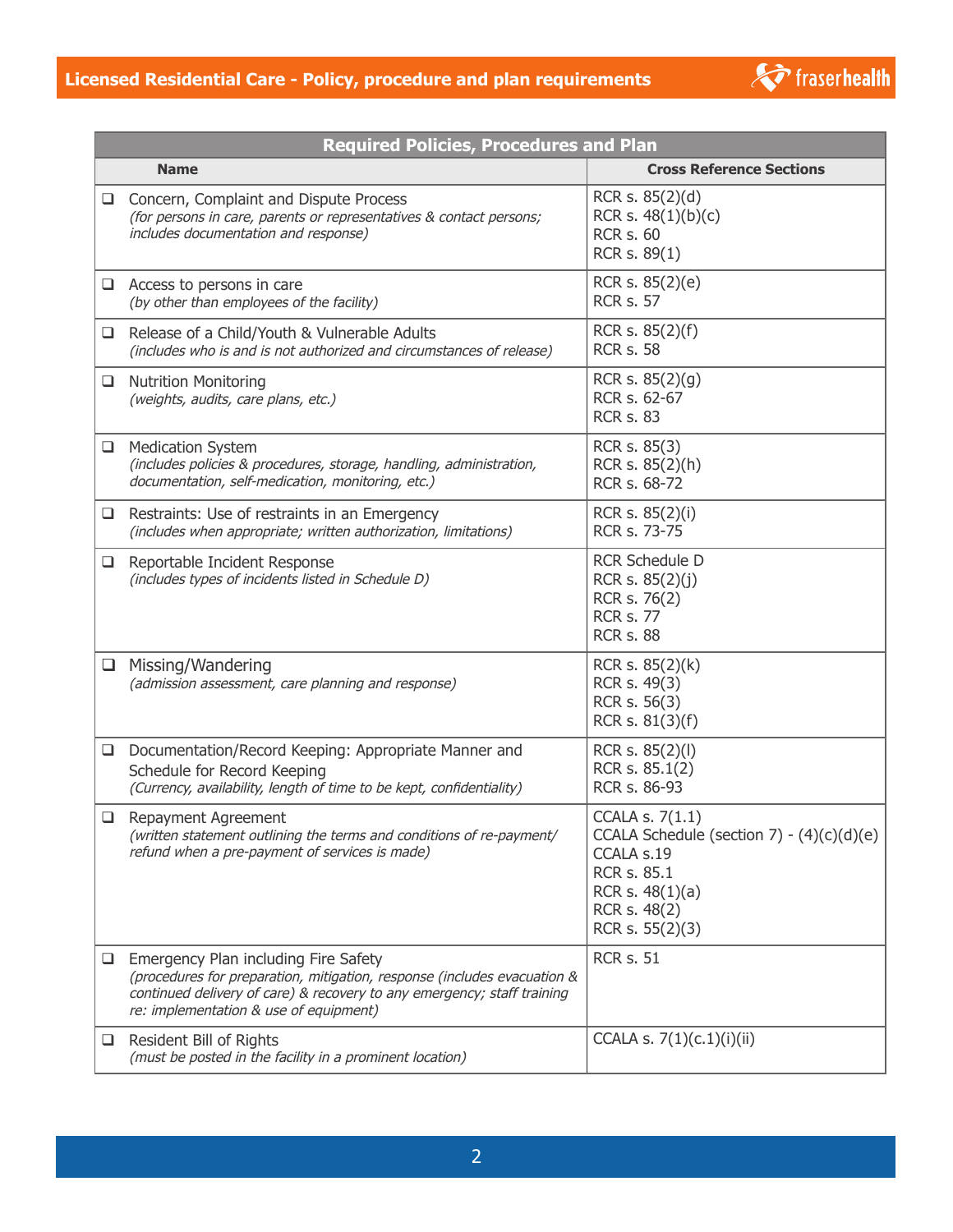**T** fraserhealth

The following policies are required by Fraser Health for all Fraser Health owned / operated / contracted adult residential facilities with 15 or more persons in care:

|    | <b>Fraser Health - Required Protocols</b>                                                                                                                                                                                             | <b>Legislation Cross Reference</b>                                                       |
|----|---------------------------------------------------------------------------------------------------------------------------------------------------------------------------------------------------------------------------------------|------------------------------------------------------------------------------------------|
| 1. | Respiratory Outbreak Protocol and Tool Kit for Residential Care and<br>Mental Health & Substance Use facilities. Applicable to facilities with<br>15 or more persons in care.                                                         | Director of Licensing Standard of<br>Practice: "Immunization of Adult<br>Person in Care" |
|    | (for employees and persons in care; vaccination and possible exclusion<br>from the workplace. Fraser Health updates this protocol as necessary).                                                                                      |                                                                                          |
|    | This protocol is available on the Fraser Health website under<br>Professionals/Residential Care Providers or you can contact your<br>local Licensing Office for a copy.                                                               |                                                                                          |
|    | Gastro-Intestinal Outbreak Protocol.                                                                                                                                                                                                  |                                                                                          |
|    | The purpose of this document is to be a resource guide for<br>Managers of residential care facilities within Fraser Health to<br>assist in preventing, recognizing, and controlling outbreaks of<br>gastroenteritis in your facility. |                                                                                          |

## **Recommended Policies**

With a continued focus on quality improvement, and depending on the specific needs of persons in care, Licensees may need to develop additional specific written policies and procedures to guide care staff. The following, although not "required", are policies that are considered to be "best practice" and are typically seen in residential care facilities. In some cases the information may be captured within a broader required policy.

| <b>Additional Policies and Procedures</b><br>(if applicable)                           | <b>Legislation Cross Reference</b>                                                               |
|----------------------------------------------------------------------------------------|--------------------------------------------------------------------------------------------------|
| Admission Screening/Advice on Admission<br>(charges/fees/payments/repayment agreement) | <b>RCR s. 47</b><br><b>RCR s. 48</b><br><b>RCR s. 49</b><br>CCALA s. 19                          |
| Person in Care's Financial Management<br>(comfort funds / trust accounts)              | <b>RCR s. 79</b><br><b>RCR s. 85.1</b>                                                           |
| Care Plans/ Care Conferences<br>(Development, monitoring, review and evaluation)       | <b>RCR s. 80</b><br><b>RCR s. 81</b><br><b>RCR s. 82</b><br><b>RCR s. 83</b><br><b>RCR s. 84</b> |